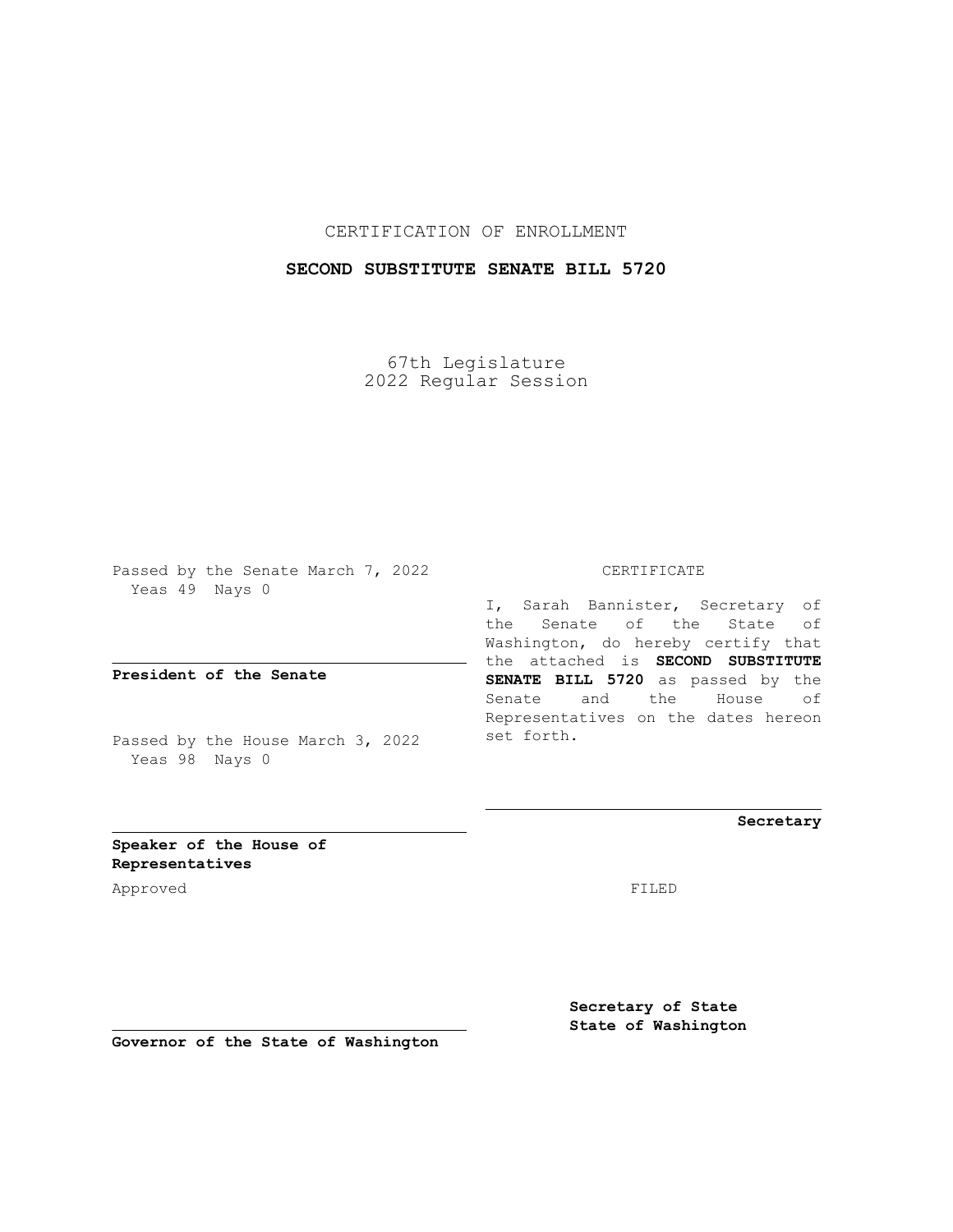## **SECOND SUBSTITUTE SENATE BILL 5720**

AS AMENDED BY THE HOUSE

Passed Legislature - 2022 Regular Session

## **State of Washington 67th Legislature 2022 Regular Session**

**By** Senate Ways & Means (originally sponsored by Senators Mullet, Frockt, Gildon, Nguyen, Nobles, and Randall)

READ FIRST TIME 02/07/22.

 AN ACT Relating to student financial literacy education; amending RCW 28A.300.460; adding new sections to chapter 28A.300 RCW; creating 3 a new section; and providing an expiration date.

BE IT ENACTED BY THE LEGISLATURE OF THE STATE OF WASHINGTON:

 NEW SECTION. **Sec. 1.** A new section is added to chapter 28A.300 6 RCW to read as follows:

 (1) Subject to the availability of amounts appropriated for this specific purpose, the financial education public-private partnership shall establish a grant program to provide assistance to school districts for the purpose of integrating financial literacy education into professional development for certificated staff.

 (2) Grants provided under this section shall be made available for the 2023-24, 2024-25, and 2025-26 school years, and shall be funded at the amount of \$7.50 per enrolled student in the school district, as determined by the annual average full-time equivalent student enrollment reported to the office of the superintendent of public instruction. A school district that receives a grant under this section may only receive a grant for one school year and is prohibited from receiving a grant in subsequent grant cycles.

 (3) For a school district to qualify for a grant under this section, the grant proposal must provide that the grantee integrate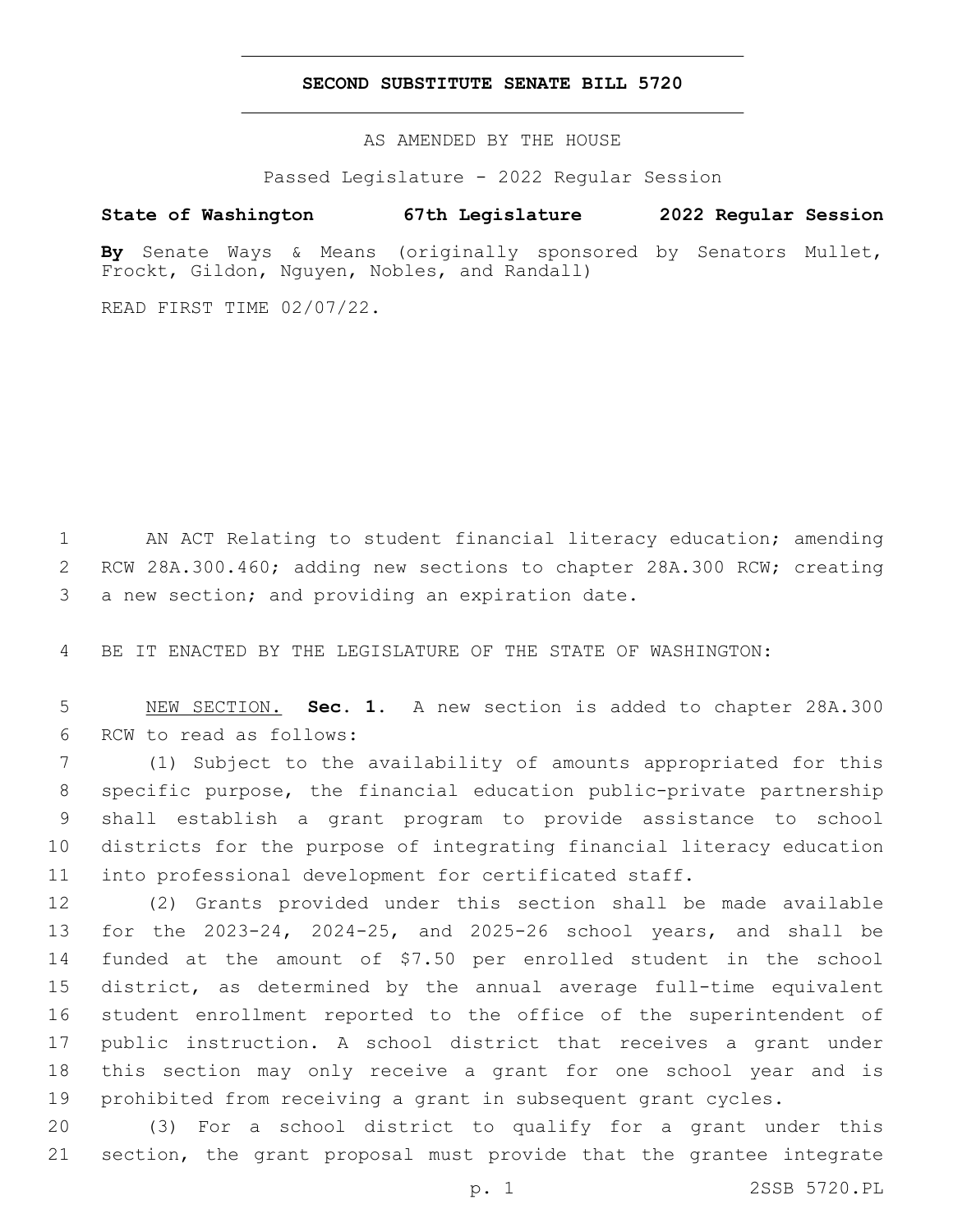financial literacy education into at least seven hours of its current in-person professional development schedule over the course of the entire school year for which the school district receives the grant.

 (4) Additional activities permitted for the use of these grants 5 include, but are not limited to:

 (a) Coordinating teachers from across a school district to develop new instructional strategies and to share successful 8 strategies;

 (b) Sharing successful practices across a group of school 10 districts; and

 (c) Facilitating coordination between educational service districts and school districts to provide training.

 (5) The office of the superintendent of public instruction, in coordination with the financial education public-private partnership, may adopt rules for the effective implementation of this section.

16 (6) This section expires August 1, 2026.

 **Sec. 2.** RCW 28A.300.460 and 2015 c 211 s 2 are each amended to 18 read as follows:

 (1) The task of the financial education public-private partnership is to seek out and determine the best methods of equipping students with the knowledge and skills they need, before they become self-supporting, in order for them to make critical decisions regarding their personal finances. The components of personal financial education shall include the achievement of skills and knowledge necessary to make informed judgments and effective decisions regarding earning, spending, and the management of money 27 and credit.

 (2) In carrying out its task, and to the extent funds are 29 available, the partnership shall:

 (a) Communicate to school districts the financial education standards adopted under RCW 28A.300.462, other important financial education skills and content knowledge, and strategies for expanding the provision and increasing the quality of financial education 34 instruction;

 (b) Review on an ongoing basis financial education curriculum that is available to school districts, including instructional materials and programs, online instructional materials and resources, and school-wide programs that include the important financial skills 39 and content knowledge;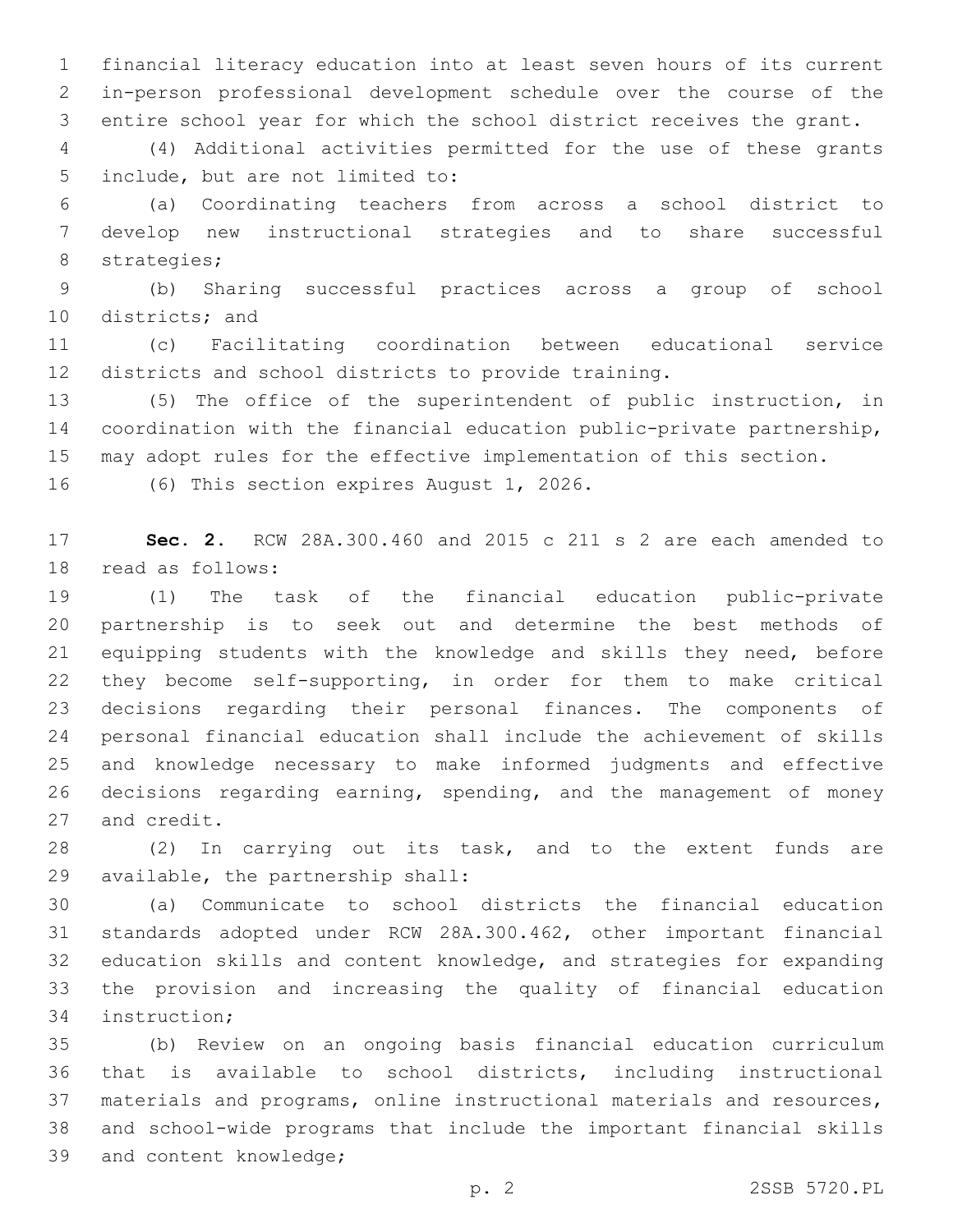(c) Develop evaluation standards and a procedure for endorsing financial education curriculum that the partnership determines should 3 be recommended for use in school districts;

 (d) Work with the office of the superintendent of public instruction to integrate financial education skills and content 6 knowledge into the state learning standards;

 (e) Monitor and provide guidance for professional development for educators regarding financial education, including ways that teachers at different grade levels may integrate financial skills and content knowledge into mathematics, social studies, and other course content 11 areas;

 (f) Work with the office of the superintendent of public instruction and the professional educator standards board to create 14 professional development in financial education;

 (g) Develop academic guidelines and standards-based protocols for use by classroom volunteers who participate in delivering financial 17 education to students in the public schools; ((and))

 (h) Provide an annual report beginning December 1, 2009, as provided in RCW 28A.300.464, to the governor, the superintendent of public instruction, and the committees of the legislature with 21 oversight over K-12 education and higher education; and

 (i) Administer grant programs including, but not limited to, the program established in section 1 of this act or related programs established in the omnibus operating appropriations act.

 (3) In addition to the duties in subsection (2) of this section 26 and subject to the availability of amounts appropriated for this specific purpose, the partnership may perform other tasks in support 28 of financial literacy, including, but not limited to:

(a) Hiring support staff;

(b) Contracting with educational service districts;

 (c) Facilitating the creation and implementation of professional development for certificated educational staff relating to financial 33 literacy and education, in particular the professional development utilized as part of the grant program created in section 1 of this 35 act;

36 (d) Working to facilitate, and confirm receipt of, specific outreach for financial literacy training to foster students and homeless youth, students receiving special education services, and tribal communities; and